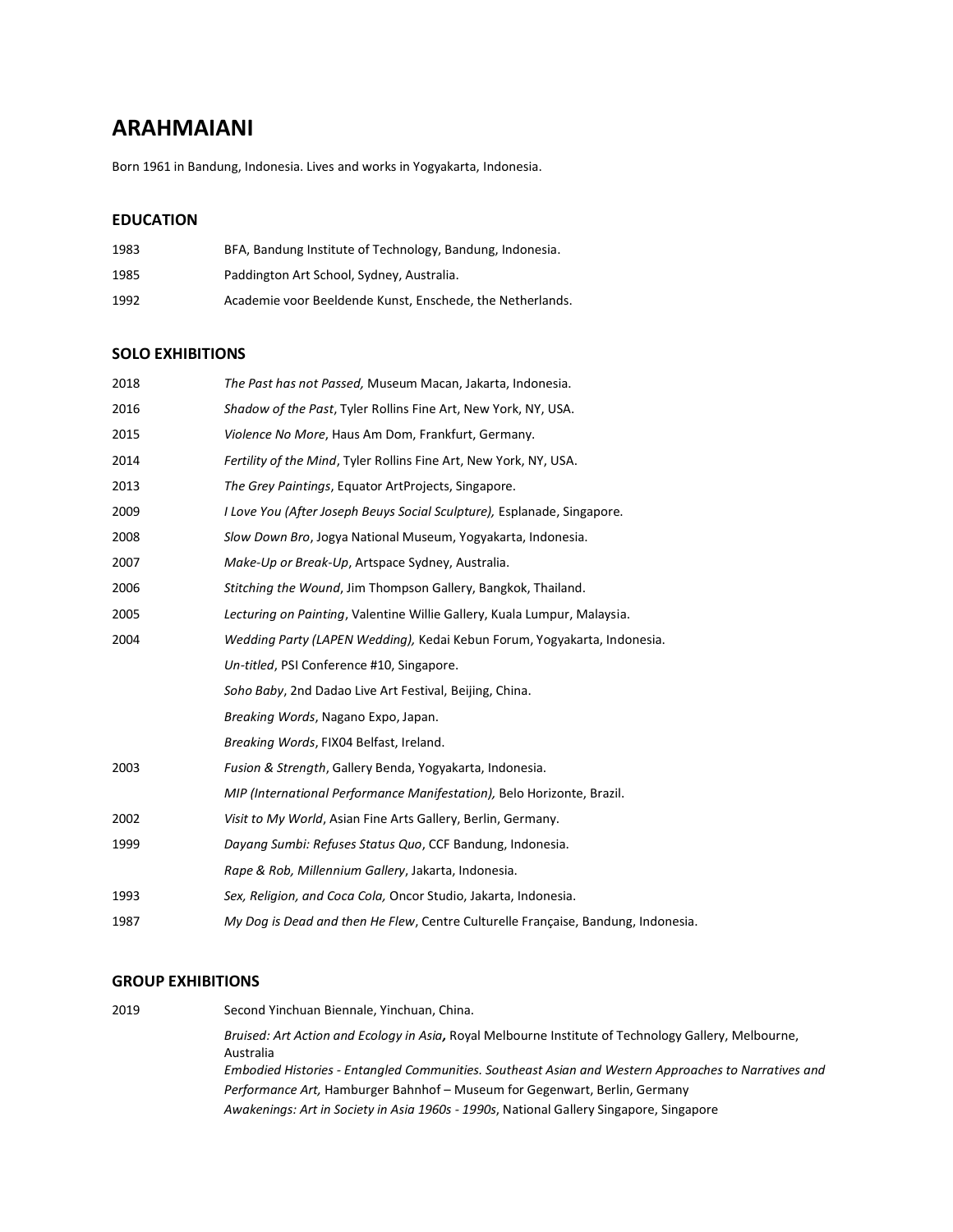| 2017 | Art Turns, World Turns, The Museum of Modern and Contemporary Art in Nusantara, Jakarta, Indonesia.<br>Asian Diva: The Muse and the Monster, Seoul Museum of Art, Seoul, South Korea. |
|------|---------------------------------------------------------------------------------------------------------------------------------------------------------------------------------------|
| 2016 | SEA+ Triennale 2016, The National Gallery of Indonesia, Jakarta, Indonesia.                                                                                                           |
|      | Die Kunst Ist Schon In Der Kirche. Über Readymades., St. Michael, Berlin, Germany.                                                                                                    |
|      | In & Out of Context, Asia Society Museum, New York, NY, USA.                                                                                                                          |
|      | Concept, Context, Contestation: Art and the Collective in Southeast Asia, Cemeti Art House, Yogyakarta,                                                                               |
|      | Indonesia.                                                                                                                                                                            |
|      | When Things Fall Apart - Critical Voices on the Radar, Trapholt, Kolding, Denmark.                                                                                                    |
|      | Costume National: Contemporary Art from Indonesia, AXENÉO7, Gatineau, Quebec, Canada and Galerie                                                                                      |
|      | SAW Gallery, Ottawa, Ontario, Canada.                                                                                                                                                 |
|      | Manifesto V: Arus, National Gallery of Indonesia, Jakarta, Indonesia.                                                                                                                 |
| 2015 | Concept Context Contestation Hanoi: Art and the Collective in Southeast Asia, Goethe-Institut Hanoi,                                                                                  |
|      | Vietnam.                                                                                                                                                                              |
| 2014 | Chain of Fire, prologue exhibition for Honolulu Biennial 2016, Honolulu, HI, USA.                                                                                                     |
| 2013 | Suspended Histories, Museum Van Loon, Amsterdam, the Netherlands.                                                                                                                     |
|      | Women In Between: Asian Women Artists 1984-2012, Mie Prefectural Museum of Art, Mie, Japan; and                                                                                       |
|      | Tochigi Prefectural Museum of Fine Art, Tochigi, Japan.                                                                                                                               |
| 2012 | Lost in China, Gallery 4A, Sydney, Australia.                                                                                                                                         |
|      | Marcel Duchamp in Southeast Asia, Equator ArtProjects, Singapore.                                                                                                                     |
|      | Women In-Between: Asian Women Artists 1984-2012, Fukuoka Asian Art Museum, Fukuoka, Japan.                                                                                            |
|      | Edge of Elsewhere 2012, Campbelltown Arts Centre, Campbelltown, Australia; and 4A Centre for                                                                                          |
|      | Contemporary Asian Art, Sydney, Australia.                                                                                                                                            |
| 2011 | Edge of Elsewhere, Gallery 4A Sydney Festival, Australia.                                                                                                                             |
|      | Crossing Point, Singapore Art Museum, Singapore.                                                                                                                                      |
|      | Thread Stitching Wounds, Yogya Biennale, Yogyakarta, Indonesia.                                                                                                                       |
|      | I Love You, Richmond Center for the Arts, Kalamazoo, MI, USA.                                                                                                                         |
|      | Flag Project, Museum of Contemporary Art, Shanghai, China.                                                                                                                            |
|      | Home, Gallery 4A, Sydney, Australia.                                                                                                                                                  |
| 2010 | Edge of Elsewhere, Sydney Festival, Sydney, Australia.                                                                                                                                |
|      | Contemporaneity, MOCA Shanghai, China.                                                                                                                                                |
|      | Tough Love, Gallery Plataforma Revolver, Lisbon, Portugal.                                                                                                                            |
|      | My Grandmother's House, Museum Bochum, Bochum, Germany.                                                                                                                               |
|      | I Love You, Ana Tzarev Gallery, New York, NY, USA.                                                                                                                                    |
|      | Crossing and Blurring the Boundaries, Andi's Gallery, Jakarta, Indonesia.                                                                                                             |
|      | Summer Now 2010, Canvas International Art, Amsterdam.                                                                                                                                 |
|      | UNERWARTET/UNEXPECTED, Von der islamischen Kunst zur zeitgenössischen Kunstmuseum Bochum -                                                                                            |
|      | Kunstmuseum Bochum, Bochum, Germany.                                                                                                                                                  |
|      | Edge of Elsewhere, 4A Centre for Contemporary Asian Art, Sydney, Australia.                                                                                                           |
|      | Installation I, Sydney Festival, Campbelltown Art Centere, Campbelltown, Australia.                                                                                                   |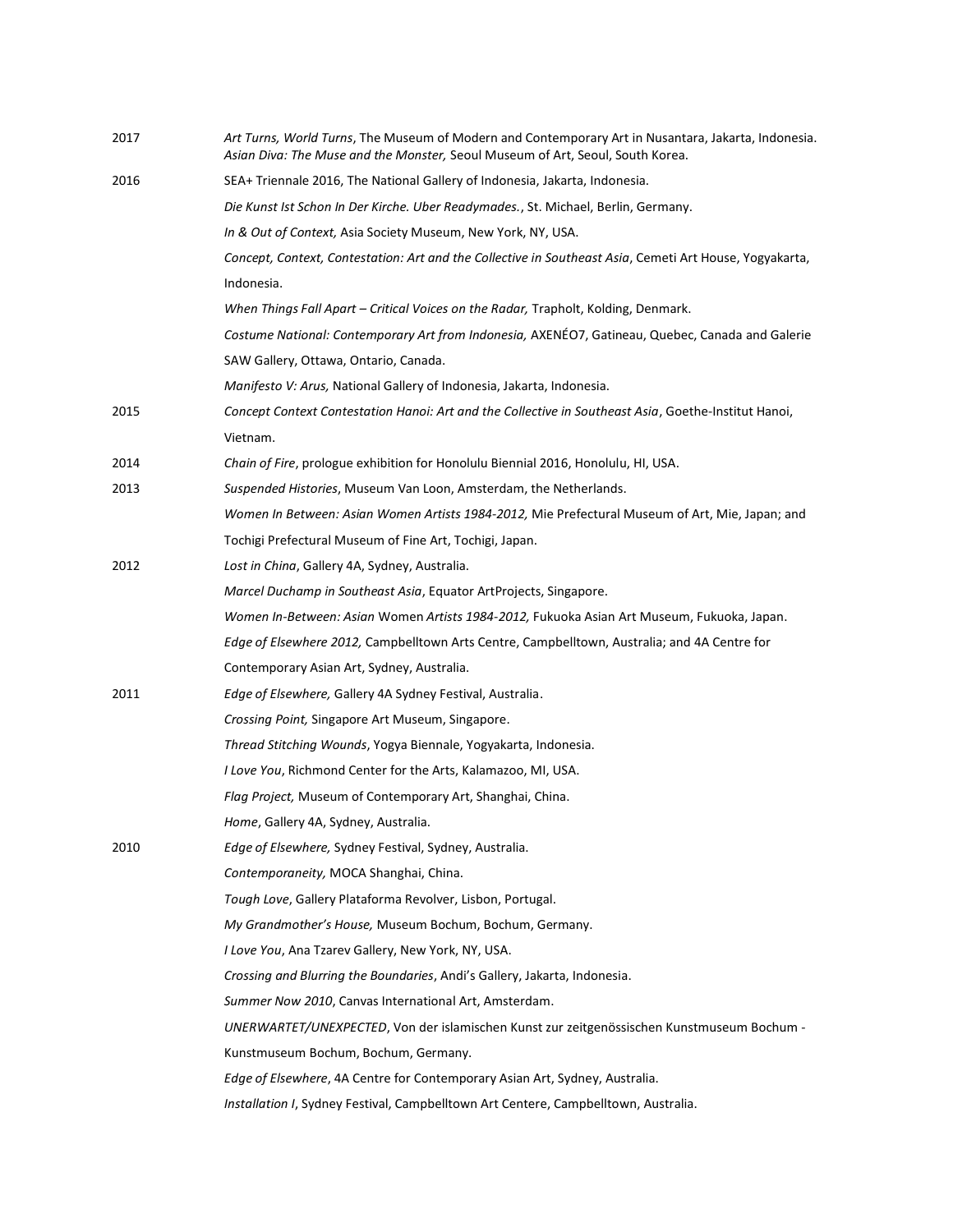| 2009 | No More Bad Girls, Kunsthalle Exnergasse, Vienna, Austria.                                             |
|------|--------------------------------------------------------------------------------------------------------|
|      | My Body, Andi's Gallery, Jakarta, Indonesia.                                                           |
|      | Awareness, Canvas International Art, Amsterdam, the Netherlands.                                       |
| 2008 | 3rd International Calligraphy Biennale, Sharjah, United Arab Emirates.                                 |
|      | Die Wahren Orte, Alexander Ochs Gallery, Berlin, Germany.                                              |
|      | Strategies Towards the Real, NUS, Singapore.                                                           |
| 2007 | Global Feminisms, Brooklyn Museum of Art, Brooklyn, NY, USA.                                           |
|      | Art Goes Heilligendamm, Rostock, Germany.                                                              |
|      | Balance, Bad Doberan, Germany.                                                                         |
|      | Premonition, J&Z Gallery, Shenzhen, China.                                                             |
| 2005 | INTOENNE Festival, Austria.                                                                            |
|      | Magnetism - Suspension, Zendai Museum of Modern Art, Shanghai, China.                                  |
| 2004 | Twilight Tomorrow, Singapore Art Museum, Singapore.                                                    |
|      | Reformasi, Sculpture Square, Singapore.                                                                |
|      | Asian Traffic, Gallery 4A, Sydney, Australia.                                                          |
|      | Art Summit, National Gallery, Jakarta, Indonesia.                                                      |
|      | SENI, Singapore Art Museum, Singapore.                                                                 |
| 2003 | The Rest of The World, Pirmasens, Germany.                                                             |
|      | 11 June 2003, Venice Biennale, Venice, Italy.                                                          |
|      | Don't Call it Performance Art, Reina Sophia Museum, Madrid, Spain; and Andalusia Center for            |
|      | Contemporary Art, Seville, Spain.                                                                      |
|      | Transit, Northern Territory Centre for Contemporary Art, Australia.                                    |
|      | 10th Biennale of Moving Image, Geneva, Switzerland.                                                    |
| 2002 | AWAS! Recent Art from Indonesia, Asian Fine Arts Gallery, Berlin, Germany.                             |
|      | Text & Subtext, Sternersen Musset, Oslo, Norway.                                                       |
|      | Sao Paulo Biennial, Brazil.                                                                            |
|      | Gwangju Biennale, South Korea.                                                                         |
|      | Site + Sight, Lasalle College of the Arts, Singapore.                                                  |
|      | Upstream Project, Amsterdam & Hoorn, the Netherlands.                                                  |
| 2001 | His-story on My Body, Hillside Terrace Gallery, Tokyo, Japan.                                          |
| 2000 | His-story on My Body, Text & Sub-text, Earl Lu Gallery, Singapore; and Ivan Dougherty Gallery, Sydney, |
|      | Australia.                                                                                             |
|      | Corporeal Apology, Biennale de Lyon, Lyon, France; and Werkleitz Biennale, Germany.                    |
|      | Le Petit du Chaperon Rouge, Le Ferme Du Biusson, Paris, France.                                        |
|      | The Dog's Dream, ISP Open Studio, Tribeca, New York, NY, USA.                                          |
| 1999 | Burning Bodies, Burning Countries II, Cultural Centre Philippines (CCP), Manila, the Philippines.      |
|      | Made In Indonesia No. I, - Un Ab Die Post, Postfuhramt Berlin, Germany.                                |
|      | Newspaper Man II, Semanggi Café, Jakarta, Indonesia.                                                   |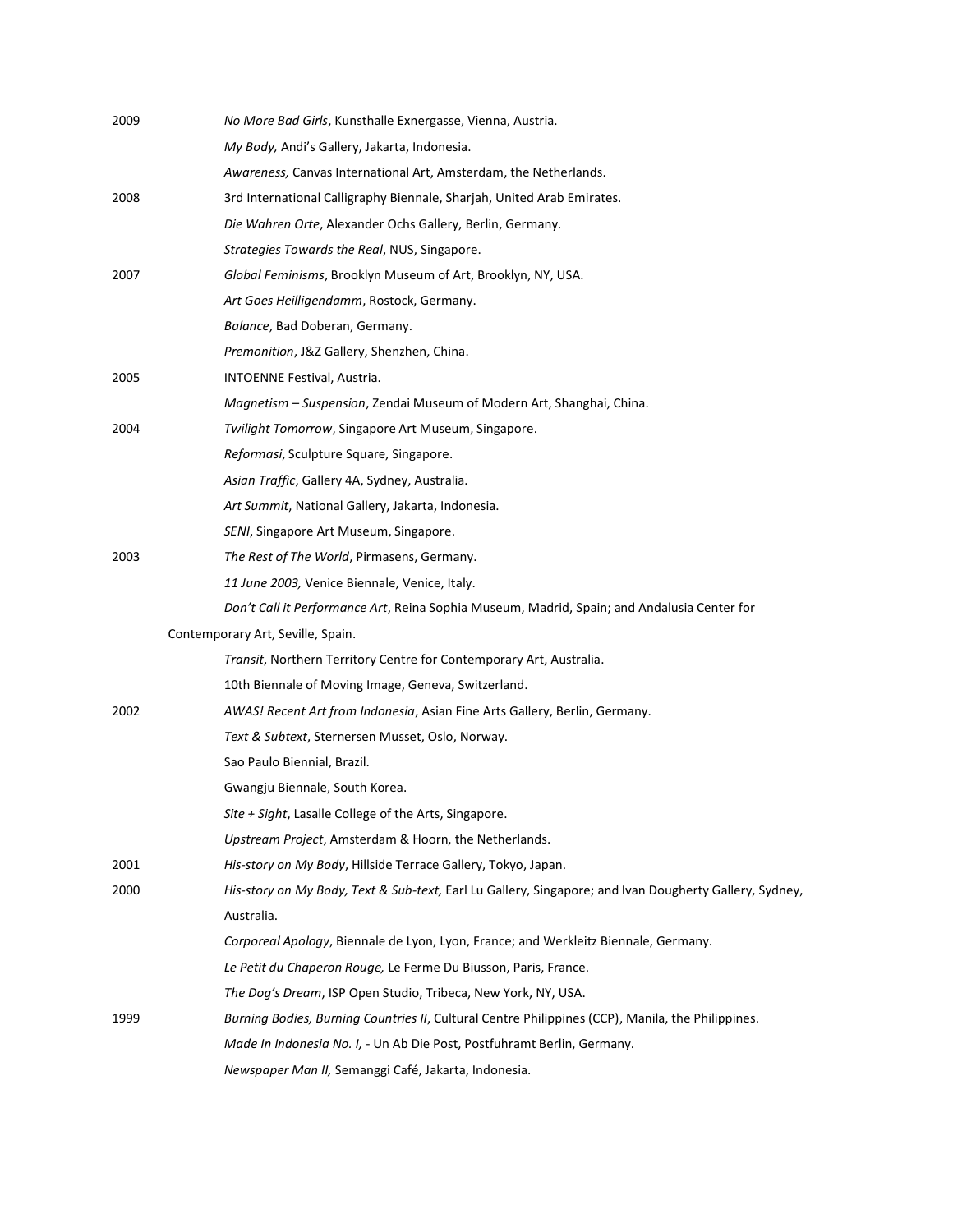|      | Cities On the Move, Louisiana Museum of Modern Art, Humlebæk, Denmark; and Hayward Gallery, London,        |
|------|------------------------------------------------------------------------------------------------------------|
|      | United Kingdom.                                                                                            |
| 1998 | Instalasi Gawat Darurat Pembangunan, 4+4 Begegnung, Purna Budaya, Yogyakarta, Indonesia.                   |
|      | Traditions/Tensions, Western Australia Museum of Contemporary Art, Perth, Australia.                       |
|      | Plastic & Other Waste (First Asia-Pacific Artist Solidarity Project), Center for the Arts, Chulalongkorn   |
|      | University, Bangkok, Thailand.                                                                             |
|      | Cities on The Move, Museum of Contemporary Art, Vienna Secession, Austria; Musée de l'Art                  |
|      | Contemporaine de Bordeaux, France; and P.S. I Contemporary Art Center, New York, NY, USA.                  |
|      | Traditions/Tensions, Museum of Contemporary Art, Taipei, Taiwan.                                           |
|      | Burning Bodies, Burning Country, Musée de Castieva, Almaty, Kazakhstan.                                    |
| 1997 | Womanifesto: Don't Prevent the Fertility of Mind, Concrete House, Bangkok, Thailand.                       |
|      | Sacred Coke - Cosmology of Mutilation, VI Biennale de la Habana, Havana, Cuba.                             |
|      | Contemporary Art in Asia: Traditions/Tensions, Vancouver Gallery, Vancouver, Canada.                       |
|      | White Cases, Glimpses into the Future, Art from Southeast Asia, Museum of Contemporary Art Tokyo,          |
|      | Tokyo, Japan; and Hiroshima City Museum of Contemporary Art, Hiroshima, Japan.                             |
| 1996 | Offerings from A to Z, Chiang Mai, Thailand.                                                               |
|      | Nation for Sale, Asia-Pacific Triennial, Brisbane, Australia.                                              |
|      | Traditions/Tensions, Asia Society, New York, NY, USA.                                                      |
| 1995 | A Piece of Land for Sale, Artists Regional Exchange (ARX), Perth, Australia.                               |
|      | Sacred Coke, Contemporary Art from Non-aligned Countries, National Gallery, Jakarta,                       |
|      | Indonesia.                                                                                                 |
|      | Coke Circle, Claremont Art School, Perth, Australia.                                                       |
| 1994 | 5+5 Indonesian & Dutch Artists, Purna Budaya, Yogyakarta, Indonesia; and Erasmus Huis, Jakarta, Indonesia. |
|      | Indonesia in Emergency Aid, Yogyakarta Biennial, Purna Budaya, Yogyakarta, Indonesia.                      |
| 1993 | Four Faces, Biennal IX, Jakarta, Indonesia.                                                                |
| 1992 | From Pieces to Become One-Homage to Joseph Beuys, Enschede, the Netherlands.                               |
| 1984 | Fibre Art and Design, Sydney Textile Museum, Sydney, Australia.                                            |
| 1983 | Independent Feast, Bandung, Indonesia.                                                                     |
| 1980 | Accident I, Bandung, Indonesia.                                                                            |

#### **SELECTED PERFORMANCES**

| 2017 | Handle Without Care, Museum Macan, Jakarta, Indonesia.                                        |
|------|-----------------------------------------------------------------------------------------------|
|      | Memory of Nature, Kayu, Jakarta, Indonesia.                                                   |
| 2016 | Shadow of the Past, Lasem, Java.                                                              |
| 2015 | Shadow of the Past, Gothenburg, Sweden.                                                       |
| 2014 | Breaking Words, Women in Photography Symposium 2014, School of Art, Design, and Media, NTU in |
|      | partnership with Middle East Institute of the University of Singapore, Singapore.             |
| 2013 | Memory of Nature, Art Stage Singapore, Singapore.                                             |
|      | Violence No More, Rapid Pulse, Chicago, IL, USA.                                              |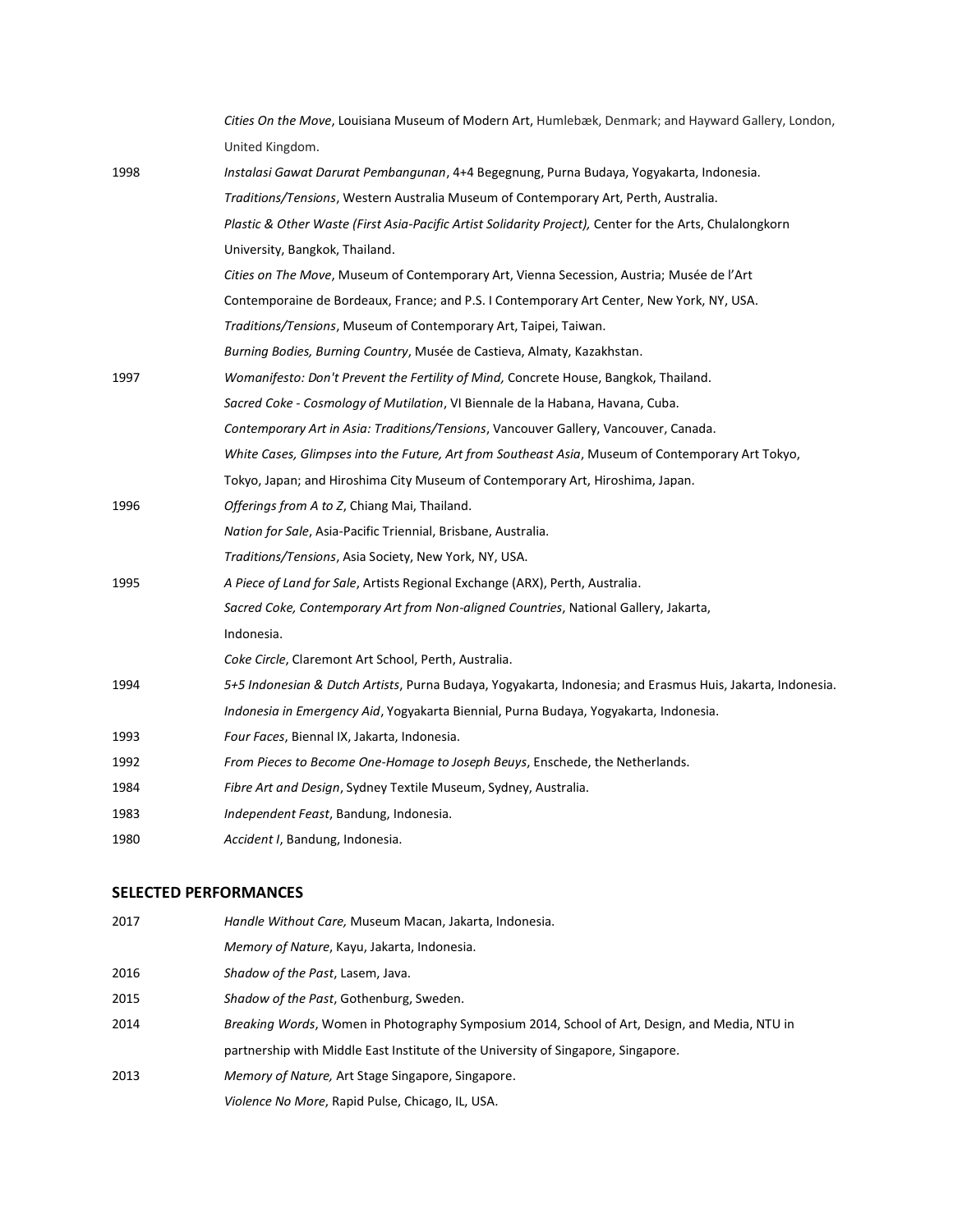| 2011 | Crossing Point, Singapore Art Museum, Singapore.                                                     |
|------|------------------------------------------------------------------------------------------------------|
|      | Breaking Words, Richmond Centre for the Arts, Kalamazoo, MI, USA.                                    |
| 2010 | Violence No More, On Edge, Cairns, Australia.                                                        |
| 2009 | I Love You (After Joseph Beuys Social Sculpture), Esplanade, Singapore.                              |
|      | Breaking Words, Woodford Folk Festival, Brisbane, Australia.                                         |
| 2008 | Breaking Words, Sillman University, Dumaguette, the Philippines.                                     |
|      | Produk Gertoli, Sanata Dharma, Yogyakarta, Indonesia.                                                |
| 2007 | His-story on My Body, Brooklyn Museum, Brooklyn, NY, USA.                                            |
|      | Flag Performance 1, Rostock, Germany.                                                                |
|      | Toyota Era, Matsushiro Samurai School, Nagano, Japan.                                                |
|      | Breaking Words, Davis Museum, Boston, MA, USA.                                                       |
| 2006 | Dancing Stitches, JT House, Bangkok, Thailand.                                                       |
|      | Breaking Words, Satu Kali, Kuala Lumpur, Malaysia.                                                   |
|      | Breaking Words, FOI, Singapore.                                                                      |
|      | Breaking Words, Tokyo, Toyama, Japan.                                                                |
| 2005 | Learning to Swing, Valentine Willie Gallery, Kuala Lumpur, Malaysia.                                 |
|      | We Are Not Hungry, Ambulance International Performance Art Festival, Jakarta, Indonesia              |
| 2004 | Wedding Party (LAPEN Wedding), Kedai Kebun Forum, Yogyakarta, Indonesia.                             |
|      | Un-titled, PSI Conference #10, Singapore.                                                            |
|      | Soho Baby, 2nd Dadao Live Art Festival, Beijing, China.                                              |
|      | Breaking Words, Nagano Expo, Nagano, Japan.                                                          |
|      | Breaking Words, FIX04, Belfast, Ireland.                                                             |
| 2003 | Fusion & Strength, Gallery Benda, Yogyakarta, Indonesia.                                             |
|      | MIP (International Performance Manifestation), Belo Horizonte, Brazil.                               |
|      | Don't Call it Performance Art, Reina Sophia Museum, Madrid, Spain; and Andalusia Center for          |
|      | Contemporary Art, Seville, Spain.                                                                    |
| 2002 | Visit to My World, Asian Fine Arts Gallery, Berlin, Germany.                                         |
| 2001 | His-story (III), Ist Woman Performance Art Festival, Osaka, Japan.                                   |
|      | His-story (III), Hillside Terrace, Tokyo, Japan.                                                     |
|      | Violence - Hate No More, 3rd Performance Biennale, Israel.                                           |
|      | Violence No More, Indonesia - Japan Exchange 2001. Bandung, Yogyakarta, and Jakarta, Indonesia.      |
|      | Violence No More, Ludwig Forum, Aachen, Germany.                                                     |
|      | Violence No More, Edsvik, Solentuna, Sweden.                                                         |
|      | Violence No More, Odense Performance Festival, Denmark.                                              |
|      | Tell Me the Story, Za Hall, Tokyo, Japan; Japan Society, New York, NY, USA; and Shiga Museum, Osaka, |
|      | Japan.                                                                                               |
| 2000 | His-story (II), Werkleitz Biennale, Werkleitz, Germany.                                              |
|      | His-story (II), Funkhouse, Dresden, Germany.                                                         |
|      | His-story, Jakarta International Performance Art Festival (JIPAF 2000), Jakarta, Indonesia.          |